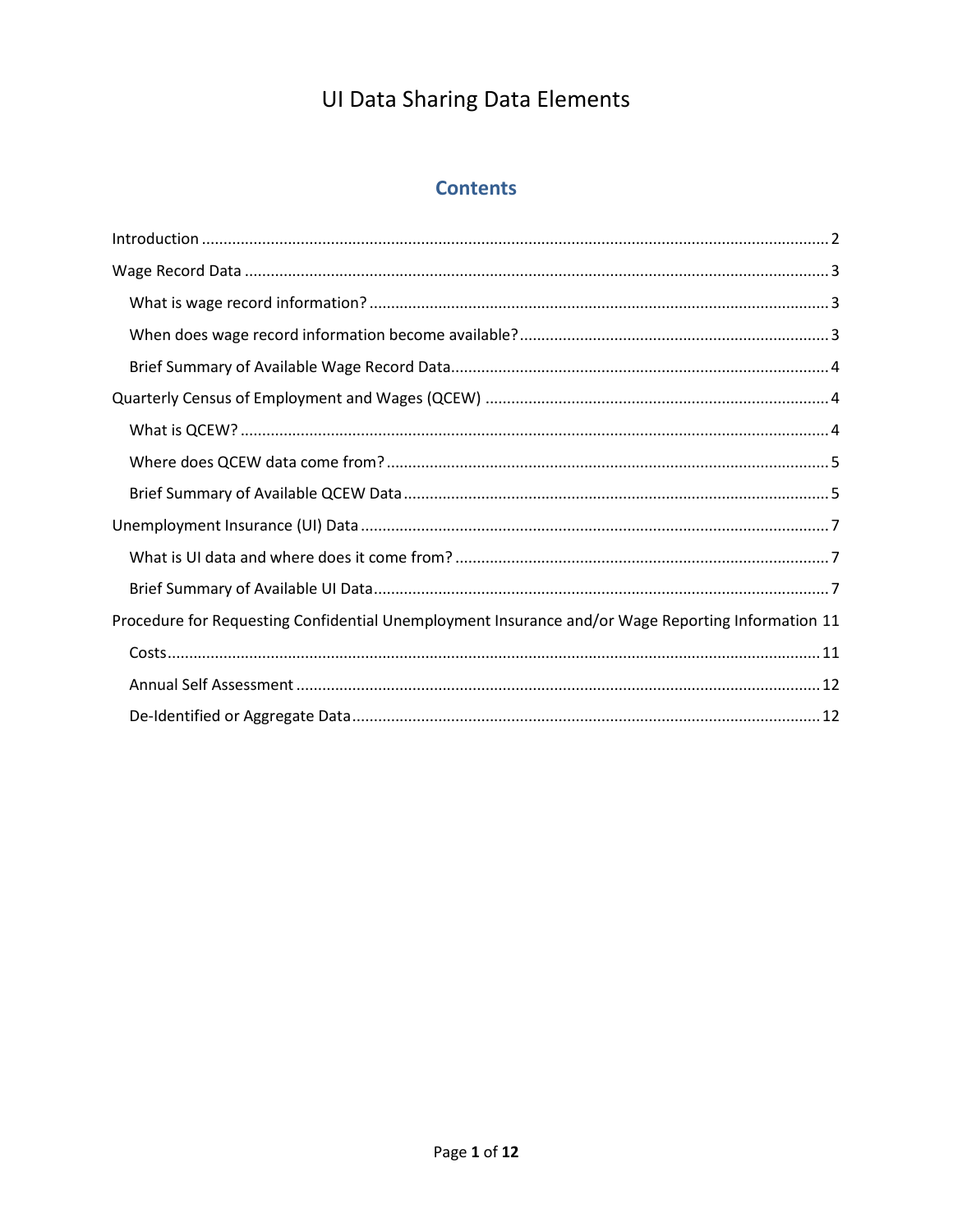## **Introduction**

The ability to share information to qualified entities has been enhanced as a result of the UI Data Sharing Bill (S5773A), which amended NYS Labor Law Labor Law §537 to allow expanded access to Unemployment Insurance (UI) program data.

Government agencies, including SUNY and CUNY, can now use this data for:

- evaluation of program performance including longitudinal outcome analysis;
- financial or other analysis required by federal state or local law or regulation;
- preparation of reports required by federal state or local law or regulation;
- operation of public programs by federal, state or local governmental agencies or their agents, contractors and subcontractors for the purpose of improving the quality or delivery of program services or to create operational efficiencies;
- establishment of common case management systems between federal, state or local agencies delivering or supporting workforce services for a shared customer base for the purpose of fostering workforce partnerships, program coordination, inter-agency collaboration, improving program services, or creating operational efficiencies.

In addition to the expanded access provided through the UI Data Sharing Bill (S5773A), NYS Labor Law Labor Law §537 also allows access to this data for:

- investigation of fraud relating to public programs or misuse of public funds;
- other uses with informed consent and signed release of the individual to whom the information pertains, as long as the purpose is to provide a service or benefit to the individual signing the release or for evaluation of a public program to which the release pertains.

There are three different types of data that are available: Wage record data; QCEW; and, Unemployment Insurance data. Below is a description of each.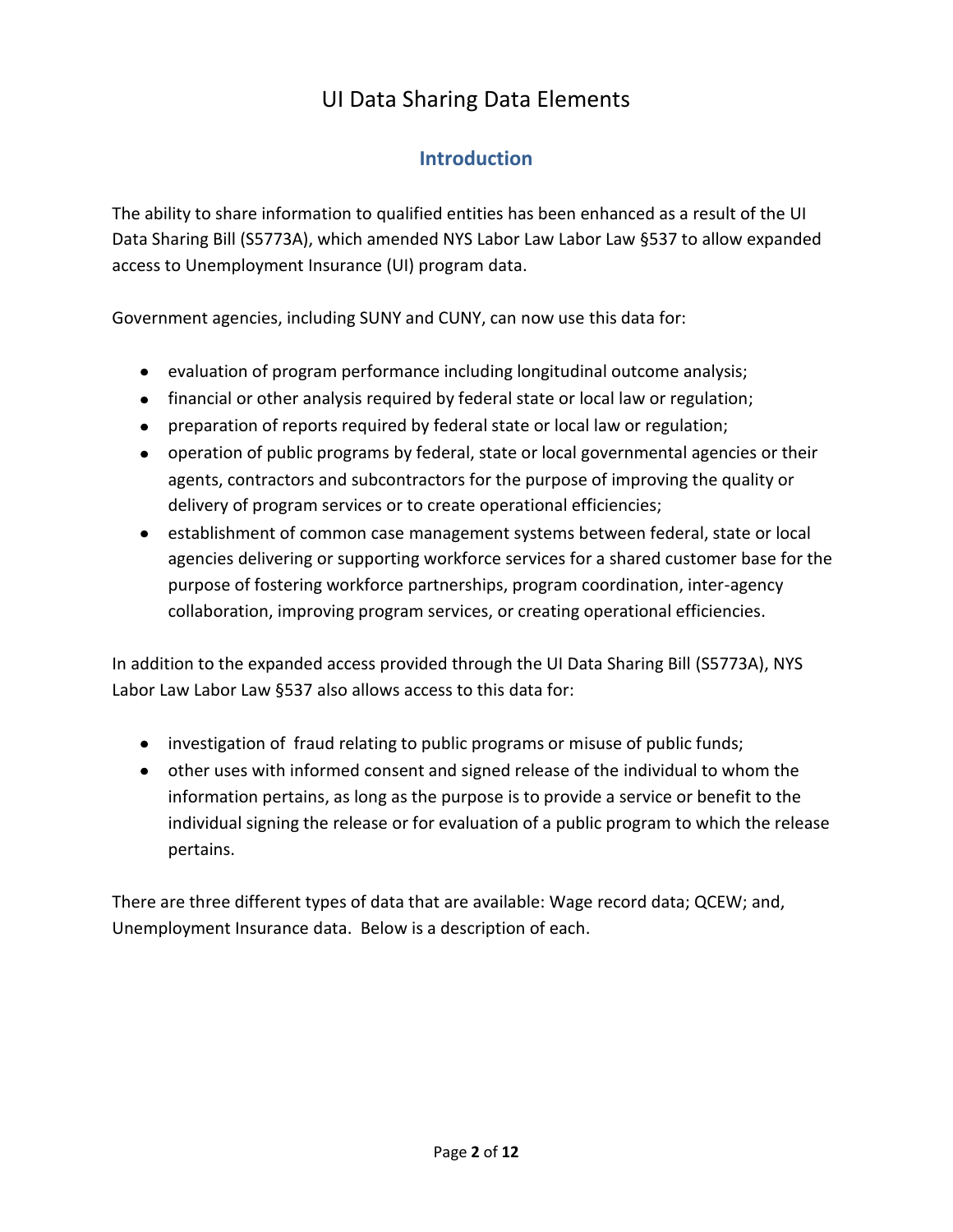### **Wage Record Data**

### **What is wage record information?**

Each quarter, employers covered by New York State's Unemployment Insurance (UI) Law are required to submit quarterly earnings information for each of their employees to the New York State Department of Taxation and Finance. This information is shared with the NYS Department of Labor to administer the State's UI program.

Approximately 97 percent of New York's nonfarm employment is covered by the UI law. Examples of some employee categories not covered by UI include some agricultural workers, railroad workers, private household workers, student workers, the self-employed, and unpaid family workers.

Wage Record data is available from calendar year 2000 forward.

### **When does wage record information become available?**

Employers have until the last day of the month following the end of the quarter to provide wage record information to the Department of Taxation and Finance. The filing due dates are shown below.

Typically, wage record information becomes available during the early part of the quarter immediately following the submittal by the employer. For example, wage record information for January-February-March must be reported by employers by April 30th. This information would become available for use during the early part of July.

| <b>Calendar Quarter</b>      | Due Date   |
|------------------------------|------------|
| January-February-March       | April 30   |
| April-May-June               | July 31    |
| <b>July-August-September</b> | October 31 |
| October-November-December    | January 31 |

#### **Quarterly Filing Due Dates**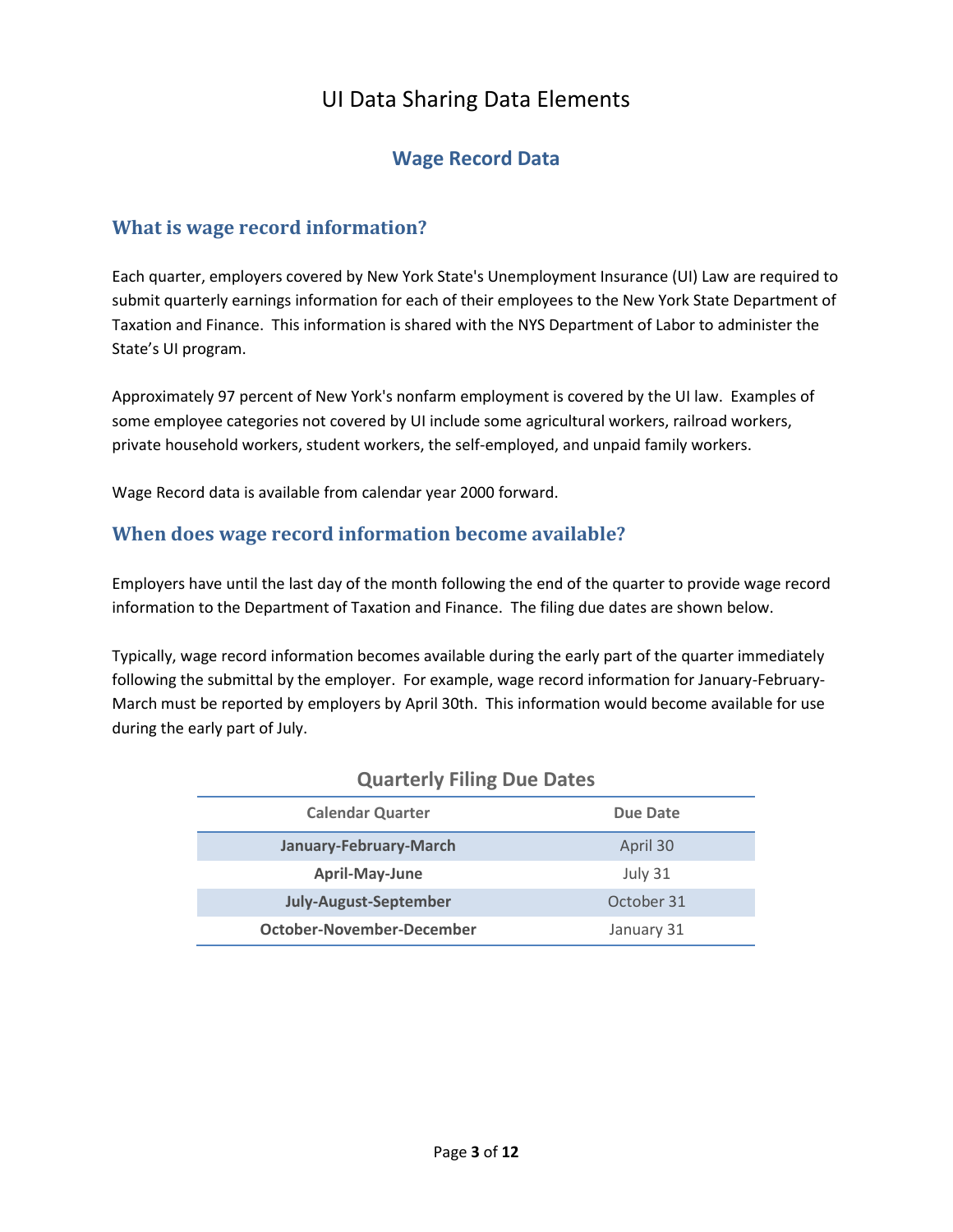### **Brief Summary of Available Wage Record Data**

Wage record information is obtained from employers on Form NYS-45. Employers file this form with the Department of Taxation and Finance. Information provided on this form includes:

- Employee name
- Employee SSN
- Employee's Quarterly Wages
- Employer Name
- Employer Address
- Industry of the employer

## **Quarterly Census of Employment and Wages (QCEW)**

### **What is QCEW?**

The Quarterly Census of Employment and Wages (QCEW) program is a cooperative program with the U.S. Bureau of Labor Statistics and collects employment and wage data from employers covered by New York State's Unemployment Insurance (UI) Law.

QCEW data encompass approximately 97 percent of New York's nonfarm employment, providing a virtual census of employees and their wages as well as the most complete universe of employment and wage data, by industry, at the State, regional and county levels.

"Covered" employment refers broadly to employees of the private sector as well as state, county, and municipal government employees insured under the New York State Unemployment Insurance (UI) Act. Federal employees are insured under separate laws, but are considered covered for the purposes of the QCEW program.

Employee categories not covered by the UI law include some agricultural workers, railroad workers, private household workers, student workers, the self-employed and unpaid family workers.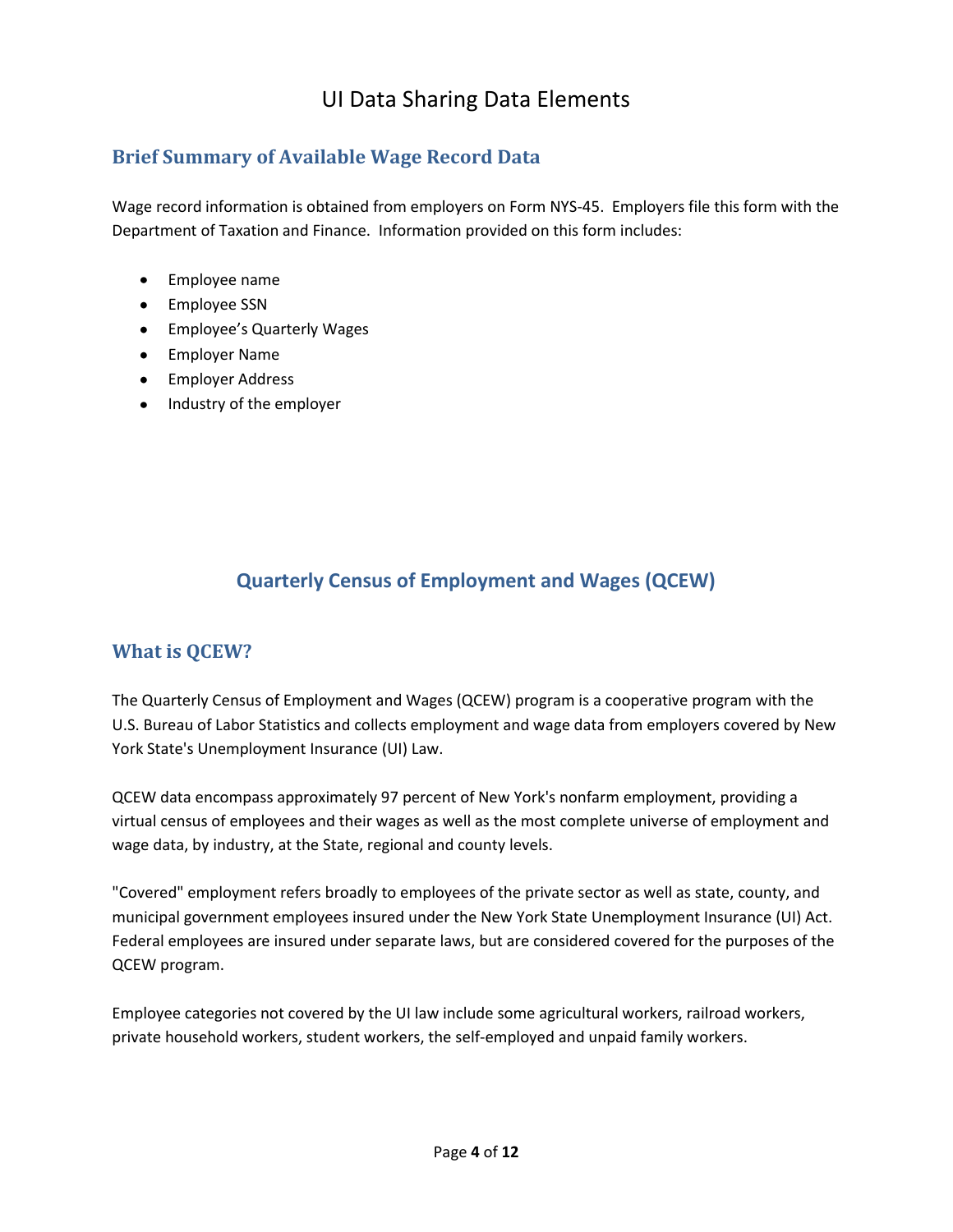## **Where does QCEW data come from?**

QCEW data are derived from quarterly tax reports submitted by all employers subject to the UI law. All covered employers are required to submit monthly employment figures representing the number of people either working during or receiving pay for the payroll period including the 12th of the month, and the total wages paid during the quarter.

The QCEW program supplements the UI tax reports data by collecting monthly employment and quarterly wage information from multiple worksite employers (like large retail stores). The QCEW program also conducts ongoing annual surveys to verify the physical location and the industrial economic activity of the employers covered by the UI law.

QCEW data are available about six months following the end of the reported quarter and are available back to calendar year 2000.

## **Brief Summary of Available QCEW Data**

#### **Individual Establishment Data (e.g. one retail store out of a large chain)**

- **Unemployment Insurance (UI) Account Number** NYSDOL Employer Registration (ER) Number
- **Reporting Unit Number (Run)** Uniquely identifies the worksites of a multi-unit employer
- **Federal Employer Identification Number (FEIN)** The nine-digit Employer Identification Number assigned by the Internal Revenue Service
- **Legal Name** Employer's Legal Name
- **Trade Name** Name of the business as it is known to the public
- **Reporting Year** Year of data on file
- **Reporting Quarter** Quarter of data on file
- **First Month Employment** This is a count of all full and part-time workers who worked during or received pay (subject to UI wages) for the pay period which includes the 12th day of the first month of the reporting quarter
- **Second Month Employment** This is a count of all full and part-time workers who worked during or received pay (subject to UI wages) for the pay period which includes the 12th day of the second month of the reporting quarter
- **Third Month Employment** This is a count of all full and part-time workers who worked during or received pay (subject to UI wages) for the pay period which includes the 12th day of the third month of the reporting quarter
- **Total Wages** Total amount of wages paid or payable to covered workers for services performed during the reporting quarter and on all the payrolls during the entire reporting quarter
- **Taxable Wages** Amount of Wages that are subject to UI taxes for the reporting quarter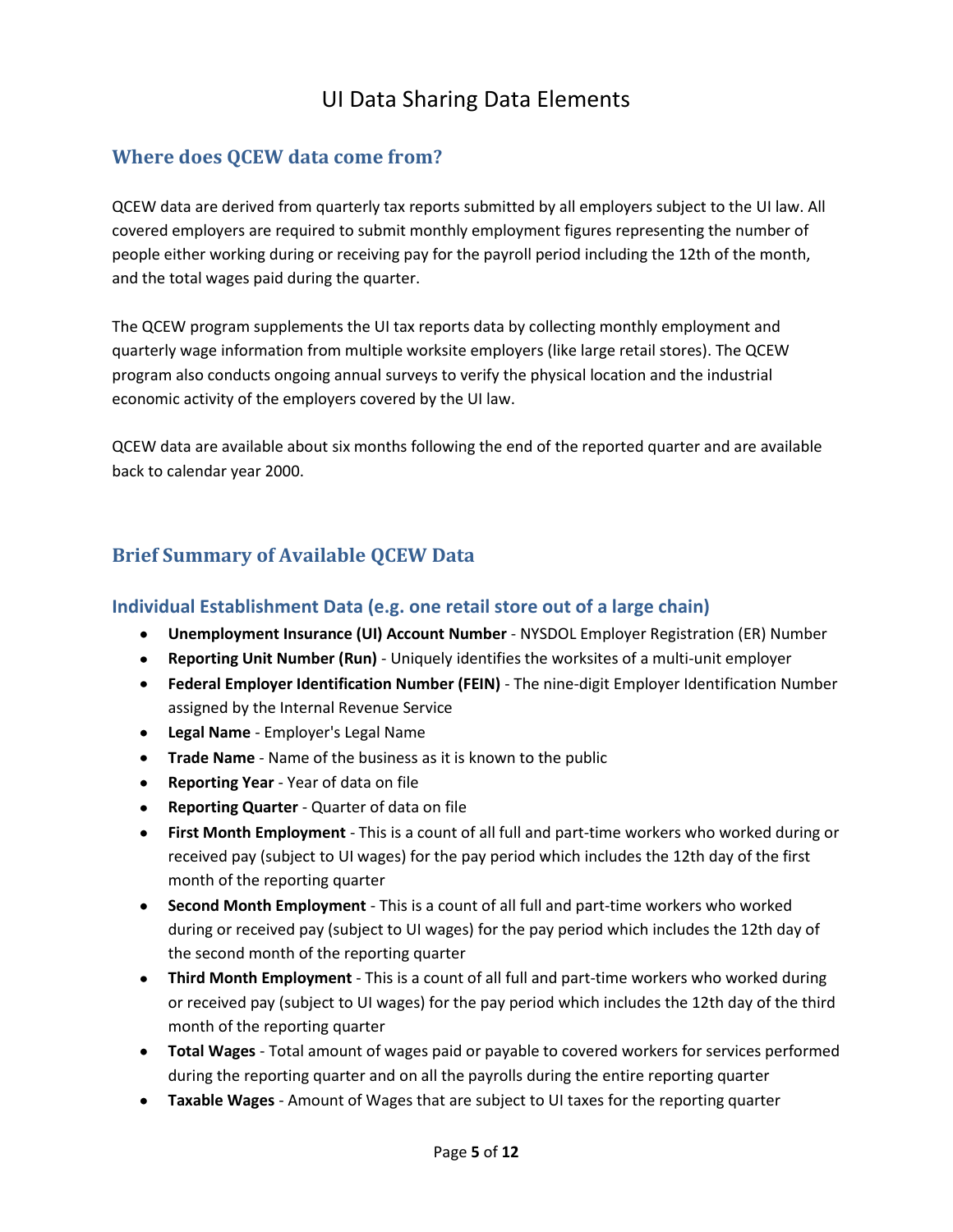- **Contact Attention Line** Employer Contact Person (Limited information available)
- **Contact Title** Employer Contact Person's Title (Limited information available)
- **Contact Email Address** Employer Contact Person's Email (Limited information available)
- **Contact Fax** Employer Contact Fax Number (Limited information available)
- **Contact Phone Number** Employer Contact Phone Number (Limited information available)
- **Reporting Unit Description** May contain additional information about multi worksites (e.g. store number)
- **Physical Address Line 1** Employer's physical location street address (line 1)
- **Physical Address Line 2** Employer's physical location street address (line 2)  $\bullet$
- **Physical City** Employer's physical location city
- **Physical State** Employer's physical location state postal abbreviation (NY)  $\bullet$
- **Physical Zip Code** Employer's physical location zip code
- **Physical Zip Code Extension** Employer's physical location zip code extension  $\bullet$
- **UI Address Line 1** Employer's street address as shown on the UI Tax file (line 1)
- **UI Address Line 2** Employer's street address as shown on the UI Tax file (line 2)  $\bullet$
- **UI City** Employer's city or town as shown on the UI Tax file
- **UI State** Employer's state postal abbreviation as shown on the UI Tax file
- **UI Zip Code** Employer's zip code as shown on the UI Tax file
- **UI Zip Code Extension** Employer's zip code extension as shown on the UI Tax file
- **County FIPS (Federal Information Processing Standards) Code** Based on the physical location of the employer
- **North American Industrial Classification Code (NAICS)** Identifies the employer's major industrial activity
- **Multiple Establishment Employer Indicator (MEEI) Code** Identifies records as being single units, multi-unit masters, or worksites of multi-unit employers
- **Ownership Code** Describes the economic ownership of the enterprise (e.g. private, federal, state or local government)
- **Status Code** Status of the employer's account in terms of QCEW purposes
- **Type of Coverage Code** Distinguishes between employers that pay UI taxes each quarter (contributory) and employers that reimburse the State on a case-by-case basis when a claim is paid (reimbursable)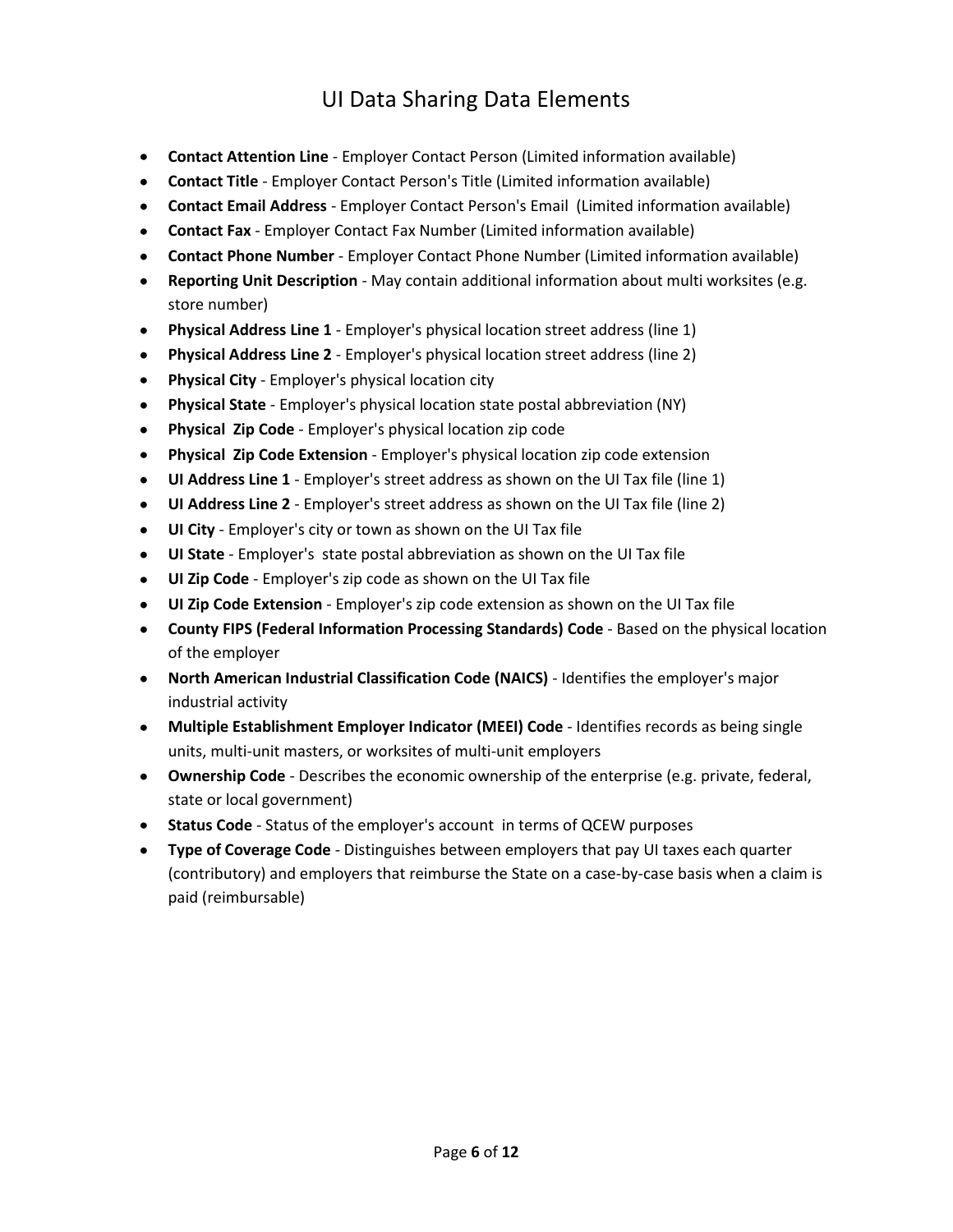## **Unemployment Insurance (UI) Data**

### **What is UI data and where does it come from?**

New York State's UI program is run by the New York State Department of Labor, in cooperation with the United States Department of Labor. UI provides a cash benefit to workers who lose a job through no fault of their own and who are ready, willing and able to work. Approximately 97 percent of New York's nonfarm employment is covered by UI. There are more than 500,000 employers covered by UI in New York State.

Benefits paid to UI claimants are funded by employer contributions. Each employer's rate of contribution depends upon the employer's experience with the system. Employers who lay off more workers will contribute more into the system.

Certain classes of employers, including government, non-profit organizations and Indian tribes, may elect to reimburse the Fund for benefits paid to former employees rather than pay contributions.

UI Claims and Payments data is available back to calendar year 2000. UI Certifications data is available from July 2003 forward. Data are generally available one week after the transaction occurs.

### **Brief Summary of Available UI Data**

#### **Data is available for the following types of claims:**

- **Initial Claims** An initial claim is a notice of unemployment filed to request a determination of entitlement to and eligibility for compensation, or to begin a second or subsequent period of eligibility within a benefit year or period of eligibility
- **Continued Claims** A continued claim is a certification by a claimant that he or she was unemployed for the week and is entitled to receive payment
- **Intrastate/Interstate Initial or Continued Claims**
- **Combined Wage Claims** Initial claims where the claimant has qualifying employment in more than one state

#### **Claims Data is available for the following programs:**

 $\bullet$ **Regular State UI** – The regular UI program that provides up to 26 weeks of benefits and is funded by NYS employers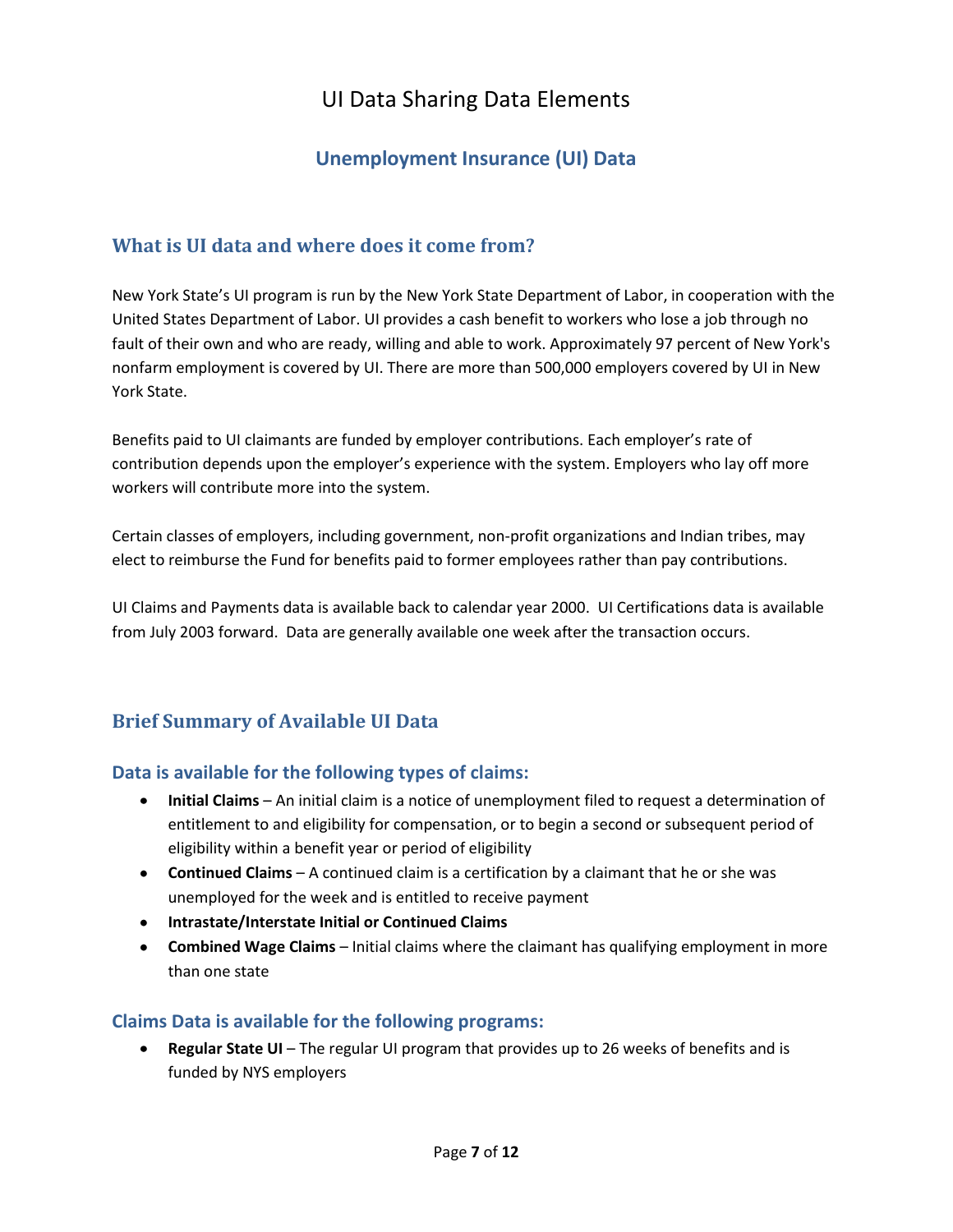- **Shared Work** The Shared Work program provides employers with an alternative to laying off workers during temporary business downturns. It provides a partial UI benefit to workers to replace a portion of their lost wages
- **Self Employment Assistance Program (SEAP)** SEAP provides UI claimants an opportunity to start a business while receiving UI benefits. The work search requirement is waived for SEAP claimants
- **The 599 Training Program (Section 599 of the NYS UI Law)** Allows approved claimants to obtain training while receiving UI benefits. The work search requirement is waived for claimants receiving approved training
- **Federal Emergency Unemployment Compensation (EUC)** A temporary program that pays benefits beyond the standard 26 weeks.
- **Federal Extended Benefits (EB)** A federal/state program that pays benefits beyond the first 26 weeks when certain unemployment thresholds are met
- **Federal Additional Compensation (FAC)** A temporary federal program that paid an extra \$25 weekly to unemployment insurance claimants during the recent economic downturn

### **Beneficiary (claimants who receive benefits) data is available, including:**

- **Weeks compensated**
- **Amounts compensated**
- **First payments** The first chronological payment made during a benefit year
- **Final payments (exhaustions)** The last chronological payment made during a benefit year
- **Partial Payments** Payments for partial weeks of unemployment

#### **Determinations data:**

- **Monetary determinations** Determinations as to whether a claimant, who has filed a new initial claim, has sufficient base period wages and/or employment to establish a benefit year under the unemployment compensation program
- **Non-Monetary determinations** A determination of eligibility based on facts related to an "issue" detected which had the potential to affect the claimant's past, present, or future benefit rights and for which a determination of eligibility was made
	- o **Separation Issues**
		- **Misconduct** a deliberate or substantially negligent act or an omission which adversely affects the employer's legitimate business interests
		- **Voluntary Quit** Leaving work without good cause
		- **Labor Disputes** Strikes
	- o **Non-Separation Issues**
		- **Availability** Being ready and willing to accept work
		- **Disqualifying Income** Payments such as workers' compensation, Old Age Survivors Insurance (OASI) benefits, unemployment benefits under another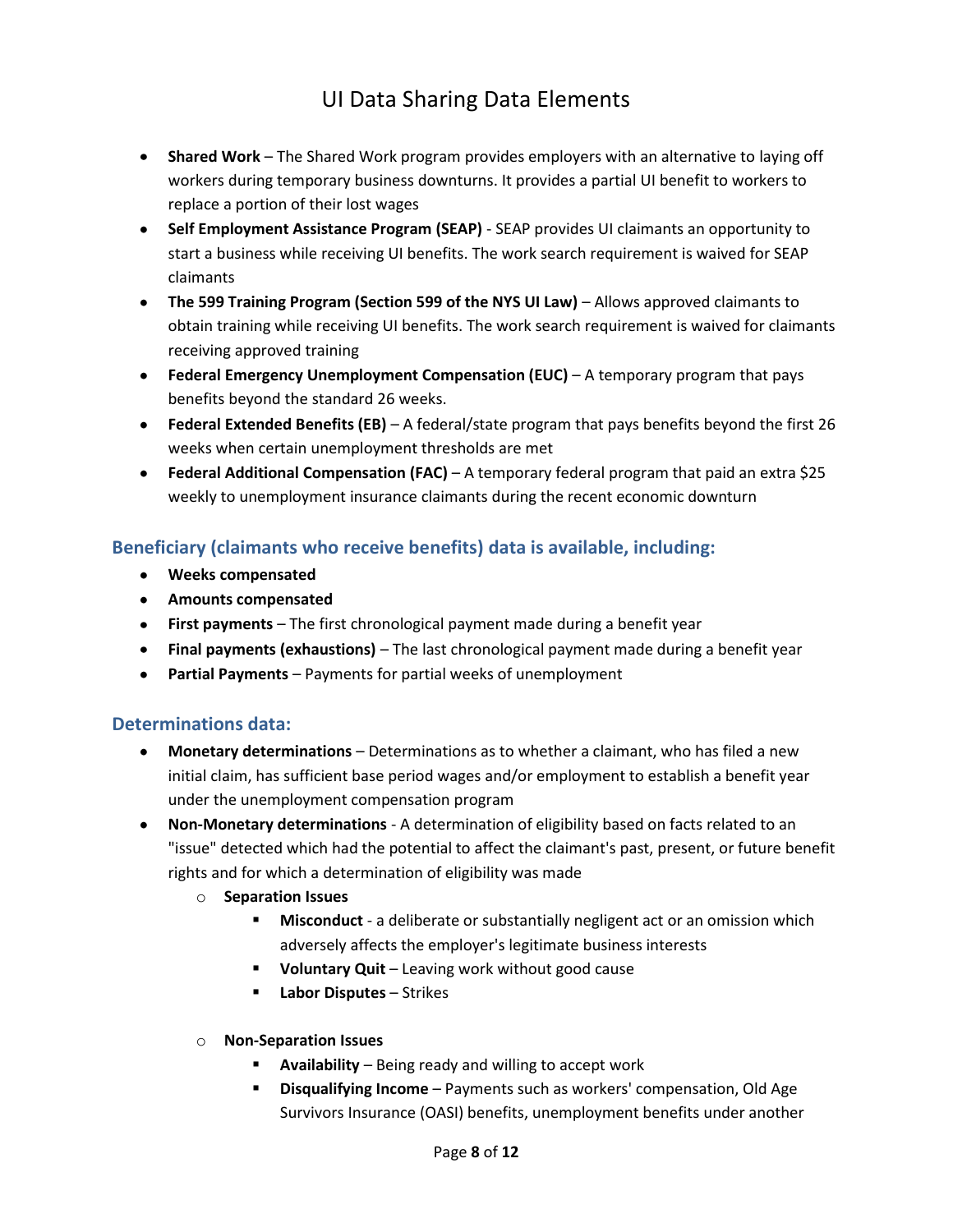State or Federal law, dismissal payments or wages in lieu of notice, vacation or holiday pay, and payments made under an employer's pension plan

- **Refusal of Suitable Work** refusal of suitable work or an offer of referral to a job without good cause
- **In between school terms** Employees of educational institutions, educational service agencies, and certain other entities are ineligible for benefits based on such services between academic years or terms and during vacation periods and holiday recesses within terms if they have a "reasonable assurance" of performing in the same or similar capacity in the following year, term, or remainder of the term

#### **Overpayment Data:**

- **Fraud/Non-Fraud**
- **Method of Detection**
	- o **State/National New Hire Match** Employers are required to report "new hires" information, including wage information, to states. State UI agencies run crossmatches of this information against the UI benefit payment records to identify claimants who have failed to report earnings and, therefore, may have been overpaid UI benefits
	- o **Wage Record Match** Comparison of state agency benefit payment records with wage records created from quarterly reports submitted by employers to determine if benefits were overpaid due to failure to report earnings
	- o **Interstate Crossmatch** The Interstate (IB, i.e., interstate benefits) Crossmatch includes two components -- the Interstate Crossmatch and Claimant Locator. The Crossmatch component is used to match interstate claimants against the agent/residence (and sometimes their border state) wage and benefit files to detect unreported wages and/or duplicate claims. The Locator component is used by states to locate individuals with outstanding overpayment balances that the state is unable to locate within the state
- **Method of Recovery**
	- o **Cash repayment** Direct cash repayment by the claimant
	- o **Benefit offset** Past overpayments recovered by offsetting current benefit payments
	- o **Federal/State income tax offset** Recovery of overpayments through income tax offset
	- o **Recovered by other states** Many states have agreements to recover benefits for other states

#### **Appeals Data:**

- **Type of appellant** Appeals can be filed by either the claimant or the employer
	- o Claimant
	- o Employer
- **Single/Multi-Claimants** Appeals may involve a single claimant or a class of claimants
- **Type of Issue** See Non-Monetary Determinations above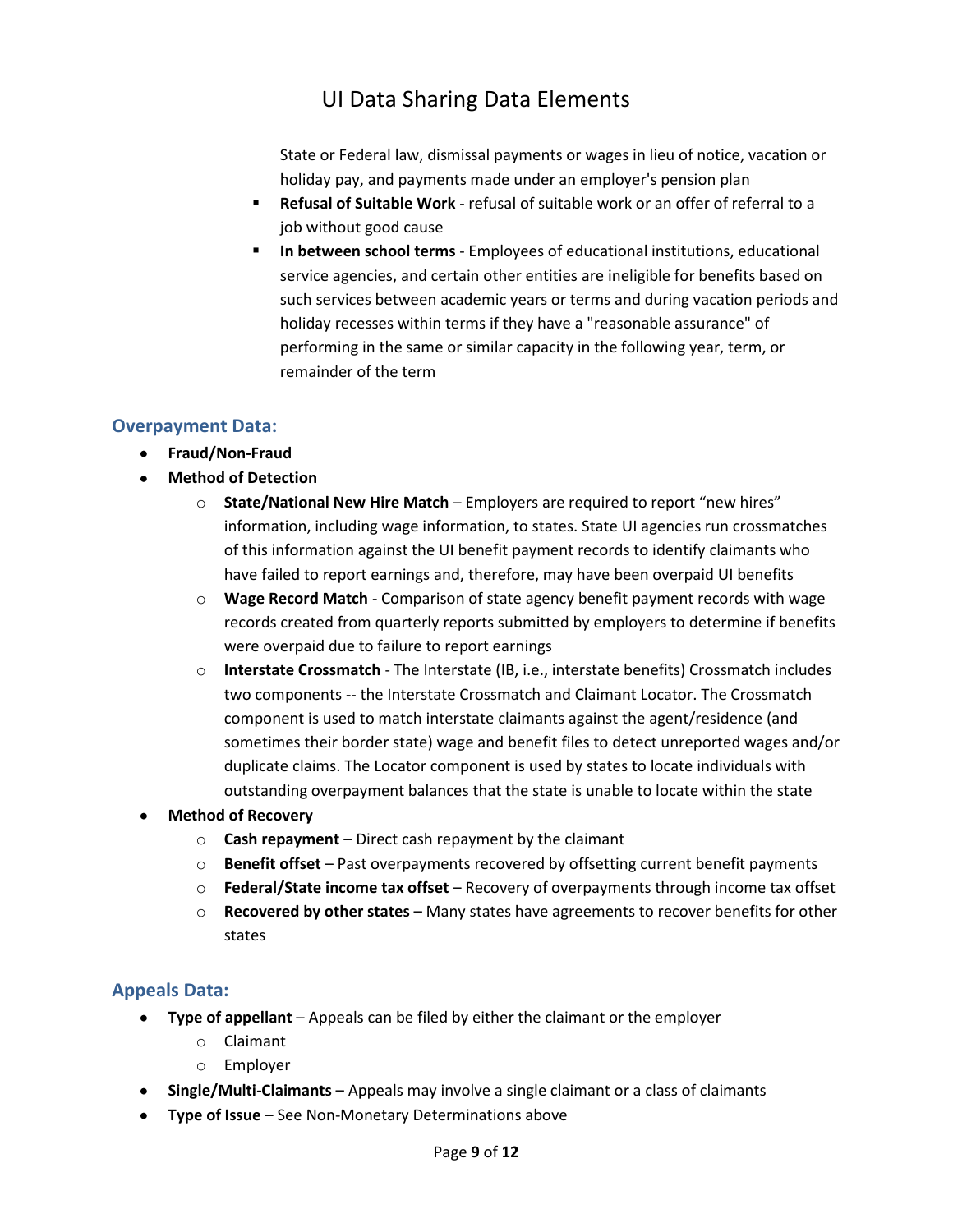- o **Voluntary Quit**
- o **Misconduct**
- o **Refusal of Suitable Work**
- o **Availability**
- o **Labor Dispute**
- **Type of Appeal**
	- o **Lower Authority** The lower of two administrative authorities provided by the State unemployment insurance law to make decisions with respect to appealed determinations
	- o **Higher Authority** The higher of two administrative authorities provided by the State unemployment insurance law to make decisions with respect to appealed decisions of the lower authority

#### **Timeliness Data:**

- **First Payment Timeliness** The time elapsed between the initial claim and the mail date for the first payment
- **Continued Weeks Compensated Timeliness** The time elapsed between the certification for a continued weekly benefit and the mail date for that benefit payment
- **Non-monetary Determination Timeliness** The number of days from the date an issue is first detected on a claim to the date on the determination
- **Appeals Timeliness** The number of days from the date that an appeal is filed until the date the determination is made

#### **Fund Management Data:**

- **Experience Rating**
	- o **Contributory and total payrolls** Payrolls subject to UI contributions and total payrolls paid to covered workers
	- o **Contribution rates** Rates of contribution by employer or industry of employer.
	- o **Benefits paid** Benefits paid by employer or industry of employer
	- o **Employer account balances**
	- o **Trust Fund balances**

#### **Claimant Demographic Data:**

- $\bullet$ **Gender**
- **Age**
- **•** Education
- **Race**
- **Ethnicity**
- **Occupation**
- **Industry of separating employer**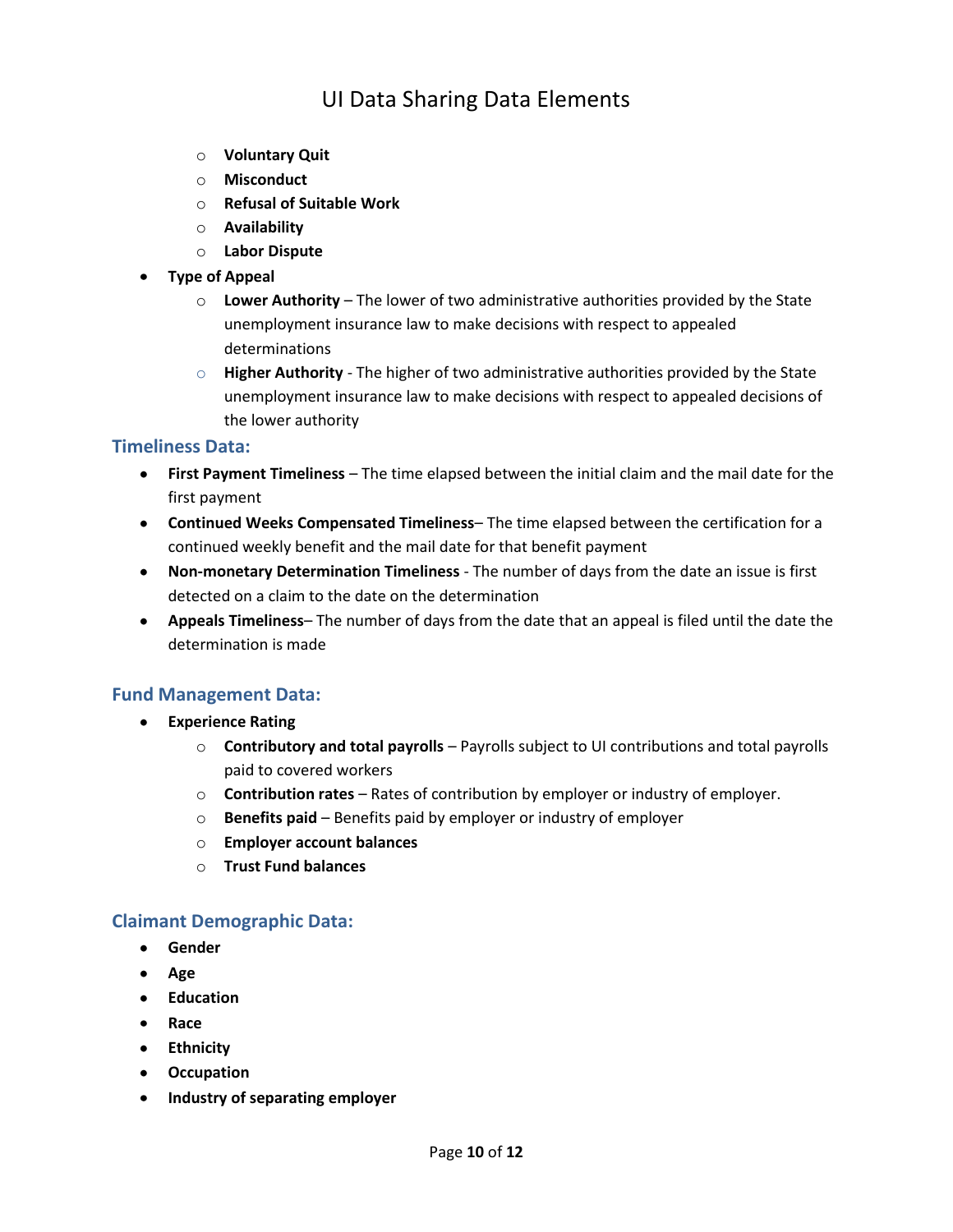- **Language**
- **Veteran Status**
- **Disability**
- **Temporary Layoff**
- **Union**
- **Commuter**
- **Tenure**
- **Geography**

## **Procedure for Requesting Confidential Unemployment Insurance and/or Wage Reporting Information**

- There will be a standard **application** on the Department website www.labor.ny.gov requiring;
	- o The purpose for which data are being requested;
	- o Identification of all parties who may receive the information;
	- o How long the data will be needed/retained;
	- o If the data will be merged with other data and
	- o Confidentiality safeguards.
- DOL will **review** the application within 20 business days
	- $\circ$  Agencies have 20 business days to provide additional information, if requested and
	- o DOL provides approval or denial within 30 calendar days of receipt of additional information.
- A **data sharing agreement** will be prepared;
	- $\circ$  Between the Department and other state agencies the agreement will be developed as an inter-agency Memorandum of Understanding (MOU) or
	- $\circ$  Between the Department and non-State governmental agencies, the agreement will be developed as a State contract.

### **Costs**

The Department cannot use federal funds to pay for the costs of disclosing UI and WR information for non-UI purposes. The cost to disclose UI and/or WR data includes, but is not limited to;

• The cost to handle and review the Application;